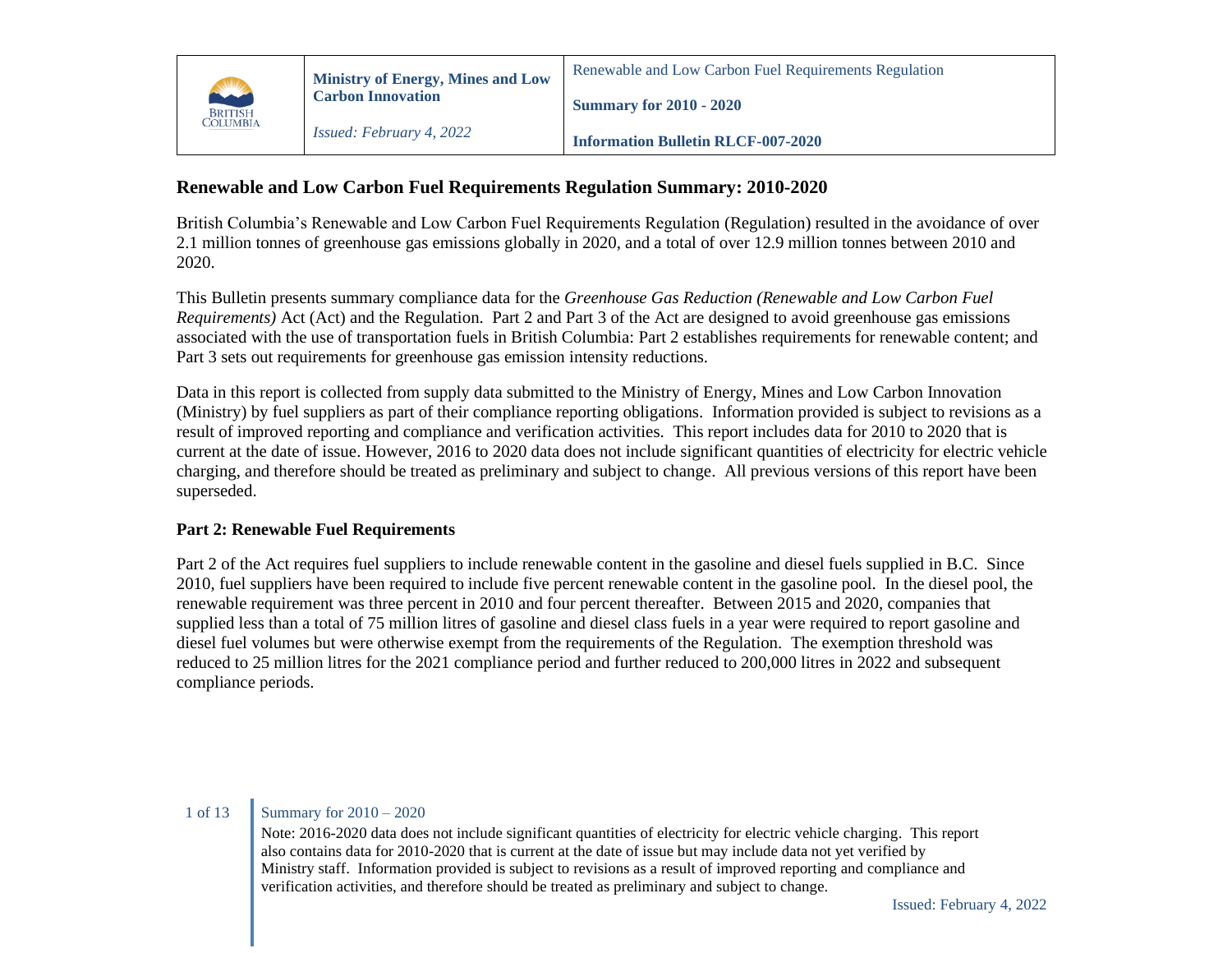

Renewable and Low Carbon Fuel Requirements Regulation

*Issued: February 4, 2022* **Summary for 2010 - 2020**

**Information Bulletin RLCF-007-2020**

|                                        | 2010    | 2011    | 2012    | 2013    | 2014    | 2015    | 2016    | 2017    | 2018    | 2019    | 2020    |
|----------------------------------------|---------|---------|---------|---------|---------|---------|---------|---------|---------|---------|---------|
| <b>Total Gasoline</b>                  | 4,741.1 | 4.469.9 | 4,284.6 | 4,343.3 | 4,514.9 | 4,623.3 | 4.861.6 | 4,852.5 | 4,727.8 | 4,814.3 | 4,156.1 |
| <b>Non-exempt Gasoline</b>             | 4,459.2 | 4,311.0 | 4,079.1 | 4,199.7 | 4,320.4 | 4,500.5 | 4,717.6 | 4,777.5 | 4,638.5 | 4,601.1 | 3,890.5 |
| <b>Exempt Gasoline</b>                 | 281.9   | 159.0   | 205.5   | 143.6   | 194.6   | 122.8   | 144.0   | 75.0    | 89.3    | 213.2   | 265.6   |
| <b>Renewable Gasoline</b> <sup>A</sup> | 234.7   | 262.7   | 250.8   | 274.9   | 299.0   | 342.9   | 375.1   | 376.0   | 370.4   | 346.0   | 323.1   |
| % Renewable Content                    | 5.0%    | 5.7%    | 5.8%    | 6.1%    | 6.5%    | 7.1%    | 7.4%    | 7.3%    | 7.4%    | 7.0%    | 7.7%    |
|                                        |         |         |         |         |         |         |         |         |         |         |         |
| <b>Total Diesel</b>                    | 3,305.1 | 3,654.3 | 3,676.4 | 3,638.3 | 3,690.4 | 3,427.9 | 3,367.5 | 3,646.0 | 3,776.1 | 3,681.7 | 3,227.5 |
| <b>Non-exempt Diesel</b>               | 2,977.2 | 3,459.2 | 3,530.8 | 3,521.2 | 3,511.7 | 3,310.0 | 3,239.8 | 3,544.2 | 3,665.6 | 3,404.8 | 2,921.1 |
| <b>Exempt Diesel</b>                   | 327.9   | 195.1   | 145.6   | 117.1   | 178.7   | 117.9   | 127.7   | 101.9   | 110.6   | 255.0   | 285.1   |
| <b>Renewable Diesel</b> <sup>B</sup>   | 91.7    | 155.6   | 158.7   | 192.6   | 226.6   | 222.7   | 177.3   | 213.0   | 230.2   | 331.7   | 454.2   |
| <sup>1</sup> % Renewable Content       | 3.0%    | 4.3%    | 4.3%    | 5.2%    | 6.1%    | 6.3%    | 5.2%    | 5.7%    | 5.9%    | 8.9%    | 13.5%   |

### **Table 1 – Annual Part 2 fuel volumes (million litres) and percentages**

A – Includes ethanol and co-processed renewable gasoline

B – Includes biodiesel, Hydrogenation-Derived Renewable Diesel, and co-processed renewable diesel

## 2 of 13 Summary for  $2010 - 2020$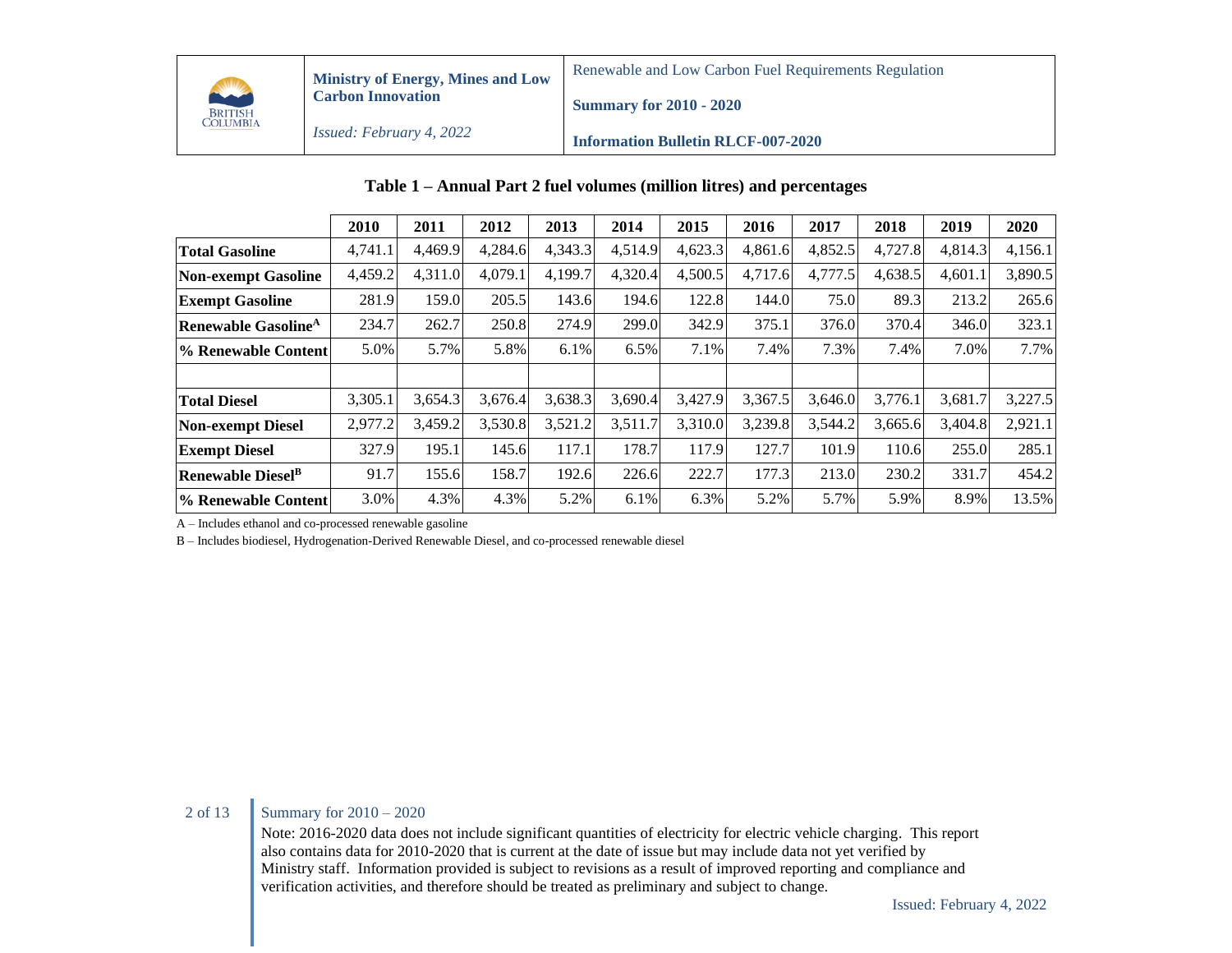

### **Part 3: Low Carbon Fuel Requirements**

Part 3 of the Act requires fuel suppliers to reduce the lifecycle greenhouse gas emission intensity, also known as carbon intensity, of the transportation fuel mix that they supply. Compliance is measured in terms of credits and debits, which represent the difference between the carbon intensity of the fuel and the current Part 3 (low carbon fuel) requirements for the relevant fuel class. The Regulation establishes a schedule of reductions that will reduce the carbon intensity of the transportation fuel mix in B.C. by 20 percent by 2030 relative to 2010.

|                            | Units          | <b>Fuel Class</b> | 2010                     | 2011             | $2012^{\rm A}$ | $2013^B$ | $2014^{\circ}$ | 2015     | 2016      | 2017      | 2018        | 2019     | 2020    |
|----------------------------|----------------|-------------------|--------------------------|------------------|----------------|----------|----------------|----------|-----------|-----------|-------------|----------|---------|
| <b>Diesel</b>              | L              | Diesel            | 3,305.1                  | 3,654.3          | 3,676.4        | 3,638.3  | 3,690.4        | 3,427.9  | 3,367.5   | 3.646.0   | 3,776.1     | 3,659.8  | 3,206.1 |
| <b>Gasoline</b>            | L              | Gasoline          | 4.741.1                  | 4.469.9          | 4,284.6        | 4,343.3  | 4,514.9        | 4,623.3  | 4.861.6   | 4,852.5   | 4,727.8     | 4,814.3  | 4,156.1 |
| <b>Biodiesel</b>           | L              | Diesel            | 61.1                     | 96.3             | 89.1           | 95.1     | 101.1          | 102.2    | 104.0     | 107.3     | 115.6       | 113.8    | 105.6   |
| <b>CNG</b>                 | m <sup>3</sup> | Diesel            | $\overline{\phantom{0}}$ | 0.1 <sup>D</sup> | 4.4            | 6.2      | 7.9            | 13.6     | 15.9      | 20.8      | 24.7        | 29.5     | 31.8    |
|                            | m <sup>3</sup> | Gasoline          | 0.3 <sup>D</sup>         | 1.2              | 1.4            | 1.41     | 1.3            | 1.5      | 1.2       | 0.9       | 0.8         | 0.8      | 0.8     |
| Electricity <sup>E</sup>   | kWh            | Diesel            | 184.3                    | 185.1            | 190.6          | 185.4    | 180.2          | 182.2    | 180.5     | 204.2     | 205.3       | 204.1    | 197.7   |
|                            | kWh            | Gasoline          |                          |                  |                | 0.1      | 0.3            | 0.9      | 1.3       | 1.7       | 46.8        | 81.0     | 11.1    |
| <b>Ethanol</b>             | L              | Gasoline          | 234.7                    | 262.7            | 250.8          | 274.9    | 299.0          | 342.9    | 375.1     | 376.0     | 370.4       | 334.6    | 307.4   |
| <b>HDRD</b>                | L              | Diesel            | 30.6                     | 59.3             | 69.6           | 97.5     | 125.5          | 120.5    | 73.3      | 105.8     | 114.6       | 214.8    | 344.4   |
|                            | kg             | Diesel            | 0.2                      | 0.3              | 0.3            | 0.2      | 0.1            |          |           |           | $9.0E - 04$ | 8.5E-04  | 1.8E-04 |
| <b>Hydrogen</b>            | kg             | Gasoline          |                          |                  |                | 8.3E-06  | 1.7E-05        | $.2E-03$ | $1.3E-03$ | $1.2E-03$ | 5.3E-04     | $.7E-03$ | 2.9E-03 |
| <b>LNG</b>                 | kg             | Diesel            |                          | 0.2              | 2.4            | 4.3      | 6.2            | 8.6      | 9.0       | 12.1      | 19.6        | 25.0     | 26.3    |
| <b>Propane</b>             | L              | Gasoline          | 1.6 <sup>F</sup>         | 77.0             | 70.8           | 66.9     | 63.0           | 70.2     | 70.3      | 68.3      | 66.3        | 62.3     | 57.5    |
| Ren. Diesel <sup>G</sup>   | L              | Diesel            |                          |                  |                |          |                |          |           |           |             | 3.1      | 4.2     |
| Ren. Gasoline <sup>G</sup> |                | Gasoline          |                          |                  |                |          |                |          |           |           |             | 11.4     | 15.7    |

### **Table 2 – Annual Part 3 fuel quantities reported (millions)**

A – Quantities represent 2/3 of the 18 month compliance period ending June 30, 2013

B – Quantities represent 1/3 of the values for the 18 month compliance period ending June 30, 2013 plus 1/3 of the values for the 18 month compliance period ending December 31, 2014

C – Quantities represent 2/3 of the 18 month compliance period ending December 31, 2014

D – The supply of CNG was likely under-reported in 2010 and 2011

 $E - 2016-2020$  data does not include significant quantities of electricity for electric vehicle charging

F – The supply of propane was under-reported in 2010

G – Renewable diesel and renewable gasoline are produced by co-processing bio feedstocks with crude oil in a petroleum refinery

### 3 of 13 Summary for 2010 – 2020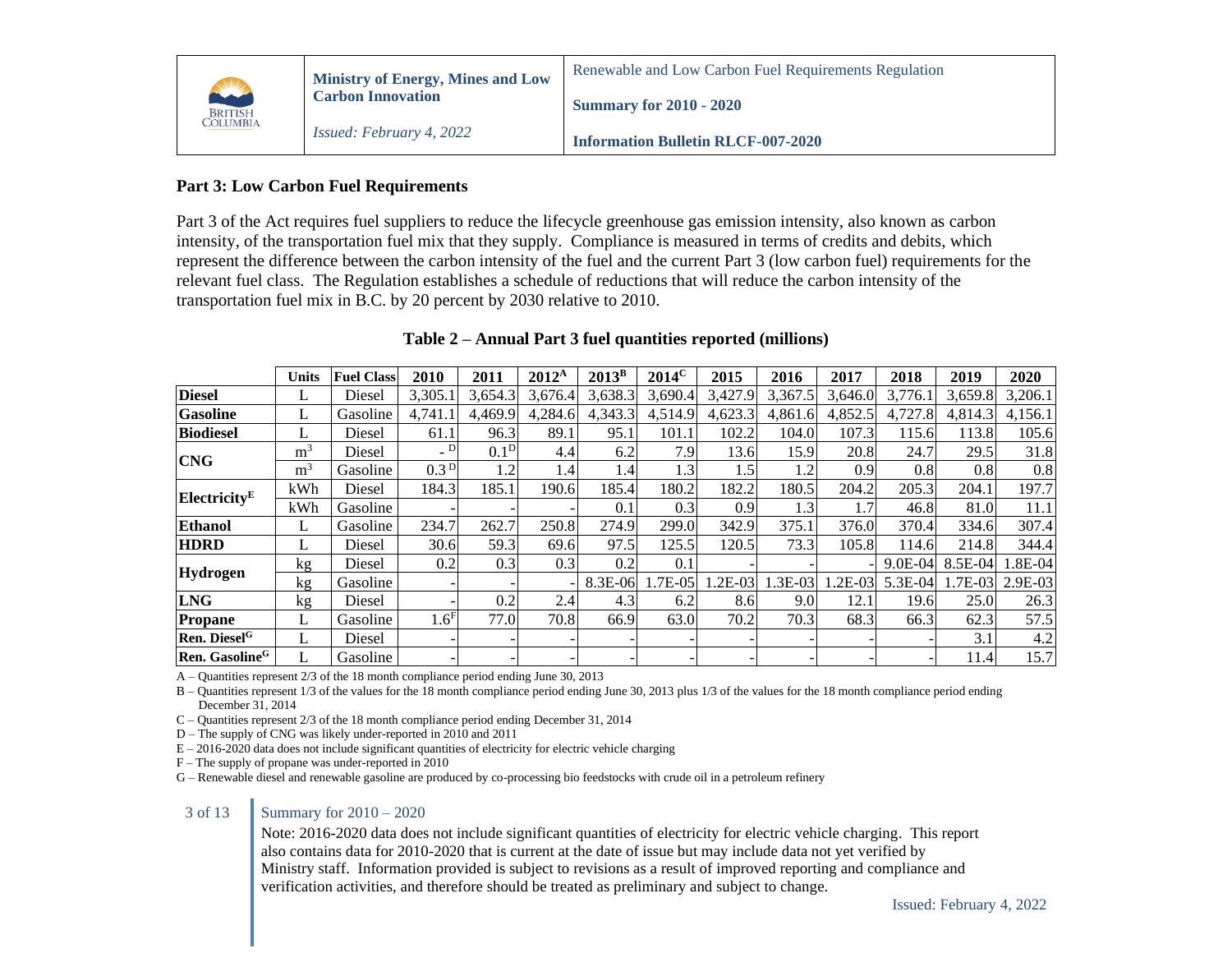

### **Information Bulletin RLCF-007-2020**

# **Transportation Energy Use**

Table 3 shows that total transportation energy use in B.C. increased from 2010 to 2019. In 2020 the total transportation energy use fell to below the 2010 level. This was likely a result of reduced motor vehicle use due to COVID-19. Year over year, an increasing proportion of demand is being met by fuels with lower carbon intensities than the fossil fuels they replace.

|                           | 2010                     | 2011       | $2012^A$                 | $2013^{\rm B}$           | $2014^{\circ}$           | 2015                     | 2016                     | 2017    | 2018                     | 2019    | 2020    |
|---------------------------|--------------------------|------------|--------------------------|--------------------------|--------------------------|--------------------------|--------------------------|---------|--------------------------|---------|---------|
| <b>Diesel</b>             | 127.7                    | 141.2      | 142.1                    | 140.6                    | 142.6                    | 132.5                    | 130.2                    | 140.9   | 145.9                    | 141.4   | 123.9   |
| <b>Gasoline</b>           | 164.5                    | 155.1      | 148.6                    | 150.7                    | 156.6                    | 160.4                    | 168.7                    | 168.3   | 164.0                    | 167.0   | 144.2   |
| <b>Biodiesel</b>          | 2.3                      | 3.6        | 3.3                      | 3.5                      | 3.7                      | 3.8                      | 3.8                      | 3.8     | 4.1                      | 4.0     | 3.7     |
| <b>CNG</b>                | $9.7E-03D$               | $5.0E-02D$ | 0.2                      | 0.3                      | 0.4                      | 0.6                      | 0.7                      | 0.8     | 1.0                      | 1.1     | 1.2     |
| Electricity <sup>E</sup>  | 0.7                      | 0.7        | 0.7                      | 0.7                      | 0.6                      | 0.7                      | 0.7                      | 0.7     | 0.9                      | 1.0     | 0.8     |
| <b>Ethanol</b>            | 5.5                      | 6.2        | 5.9                      | 6.5                      | 7.1                      | 8.1                      | 8.8                      | 8.9     | 8.7                      | 7.9     | 7.2     |
| <b>HDRD</b>               | 1.1                      | 2.2        | 2.5                      | 3.6                      | 4.6                      | 4.4                      | 2.7                      | 3.9     | 4.2                      | 7.8     | 12.6    |
| Hydrogen                  | $2.1E-02$                | $3.1E-02$  | 3.4E-02                  | 2.3E-02                  | 1.2E-02                  | 1.4E-04                  | 1.6E-04                  | 1.6E-04 | $2.0E-04$                | 3.7E-04 | 4.3E-04 |
| <b>LNG</b>                | $\overline{\phantom{0}}$ | 8.2E-03    | 0.1                      | 0.2                      | 0.3                      | 0.5                      | 0.5                      | 0.6     | 1.0                      | 1.3     | 1.4     |
| Propane                   | $4.0E - 02F$             | 2.0        | 1.8                      | 1.7                      | 1.6                      | 1.8                      | 1.8                      | 1.7     | 1.7                      | 1.6     | 1.5     |
| <b>Renewable Diesel</b>   | $\overline{\phantom{0}}$ | ۰          | $\overline{\phantom{a}}$ | ۰.                       | $\overline{\phantom{0}}$ | $\overline{\phantom{a}}$ | $\overline{\phantom{a}}$ | -       | $\overline{\phantom{a}}$ | 0.1     | 0.2     |
| <b>Renewable Gasoline</b> |                          | ۰.         | $\overline{\phantom{a}}$ | $\overline{\phantom{0}}$ | -                        | $\overline{\phantom{a}}$ | -                        | -       | $\overline{\phantom{a}}$ | 0.4     | 0.5     |
| <b>Total</b>              | 301.9                    | 310.9      | 305.4                    | 307.8                    | 317.6                    | 312.6                    | 317.8                    | 329.7   | 331.6                    | 333.8   | 297.2   |

### **Table 3 – Annual energy in Petajoules supplied by Part 3 fuels**

A – Quantities represent 2/3 of the 18 month compliance period ending June 30, 2013

B – Quantities represent 1/3 of the values for the 18 month compliance period ending June 30, 2013 plus 1/3 of the values for the 18 month compliance period ending December 31, 2014

C – Quantities represent 2/3 of the 18 month compliance period ending December 31, 2014

D – The supply of CNG was likely under-reported in 2010 and 2011

E – 2016-2020 data does not include significant quantities of electricity for electric vehicle charging

F – The supply of propane was under-reported in 2010

### 4 of 13 Summary for 2010 – 2020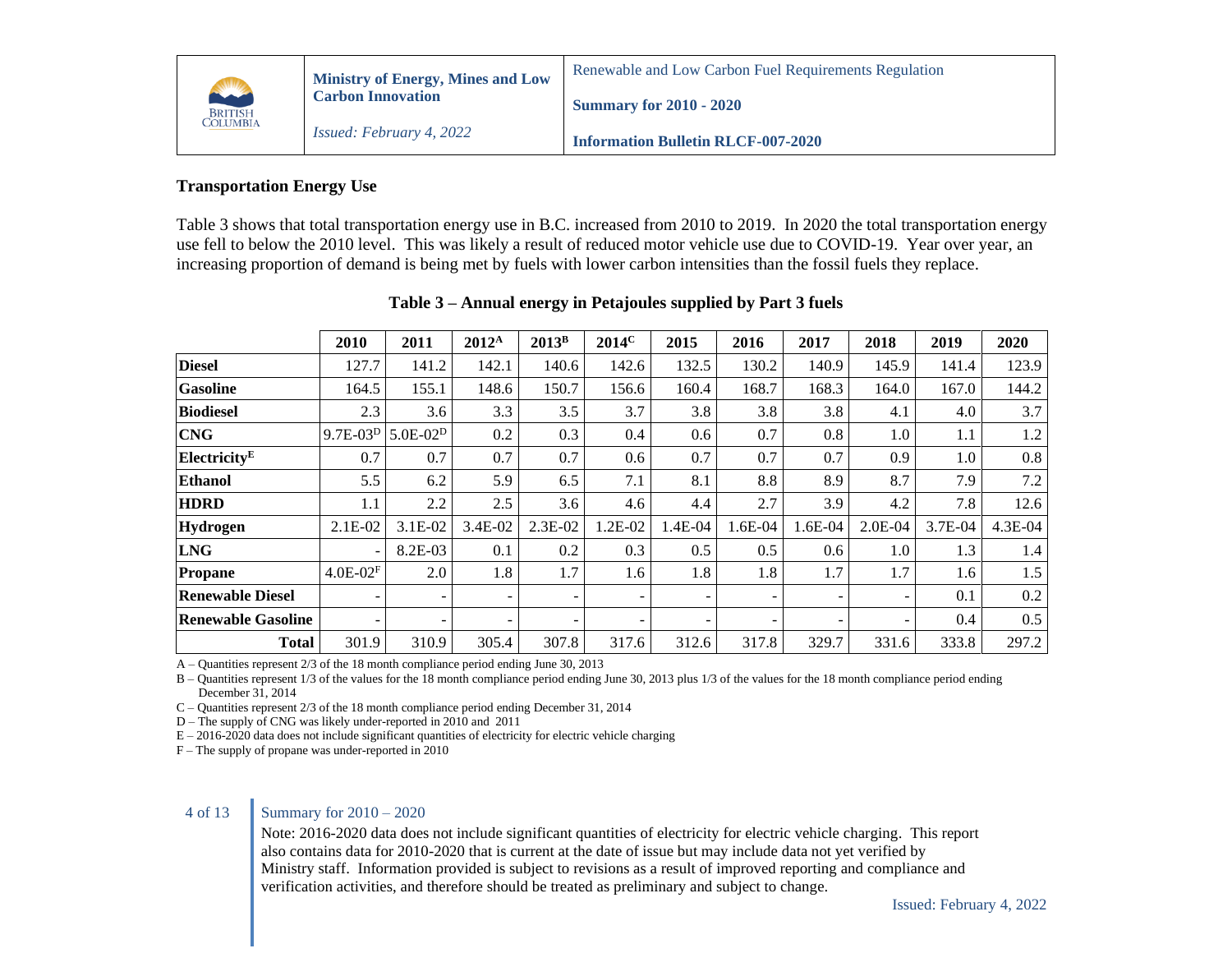

# **Information Bulletin RLCF-007-2020**

# **Carbon Intensity**

Fuel producers may apply for a unique carbon intensity based on the specific lifecycle parameters of the fuel they produce. Once the carbon intensity is approved, anyone who supplies that fuel must use the approved carbon intensity and corresponding B.C. low carbon fuel code. For the current list of approved carbon intensities and fuel codes, see: [Approved Carbon Intensities](https://www2.gov.bc.ca/assets/gov/farming-natural-resources-and-industry/electricity-alternative-energy/transportation/renewable-low-carbon-fuels/rlcf012_-_approved_carbon_intensities.pdf)  [\(RLCF-012\) \(PDF\).](https://www2.gov.bc.ca/assets/gov/farming-natural-resources-and-industry/electricity-alternative-energy/transportation/renewable-low-carbon-fuels/rlcf012_-_approved_carbon_intensities.pdf)

In order to encourage producers to apply for specific carbon intensities, the Regulation sets a precautionary high default carbon intensity for each fuel type recognized by the Regulation.

|                           | 2010                     | 2011  | 2012                     | $2013^B$                 | 2014                     | 2015                     | 2016  | $2017^{\rm B}$ | 2018                     | 2019    | 2020    |
|---------------------------|--------------------------|-------|--------------------------|--------------------------|--------------------------|--------------------------|-------|----------------|--------------------------|---------|---------|
| <b>Biodiesel</b>          | 69.85                    | 16.20 | 21.84                    | 21.06                    | 20.37                    | 16.07                    | 15.37 | 6.49           | 2.48                     | $-1.62$ | $-3.29$ |
| <b>CNG</b>                | 59.74                    | 59.74 | 59.74                    | 61.21                    | 62.14                    | 62.14                    | 62.14 | 63.64          | 63.64                    | 62.38   | 60.78   |
| <b>Electricity</b>        | 11.94                    | 11.94 | 11.94                    | 11.48                    | 11.00                    | 11.00                    | 11.00 | 19.73          | 19.73                    | 19.73   | 19.73   |
| <b>Ethanol</b>            | 89.18                    | 51.66 | 53.11                    | 51.27                    | 49.74                    | 49.47                    | 41.00 | 32.51          | 30.43                    | 29.18   | 31.73   |
| <b>HDRD</b>               | 89.99                    | 40.30 | 45.42                    | 32.11                    | 24.72                    | 16.37                    | 16.40 | 20.08          | 20.27                    | 17.87   | 15.12   |
| <b>Hydrogen</b>           | 92.06                    | 92.06 | 92.06                    | 92.95                    | 95.51                    | 95.51                    | 95.51 | 96.82          | 96.82                    | 91.26   | 96.82   |
| <b>LNG</b>                | $\overline{\phantom{a}}$ | 66.54 | 66.54                    | 64.18                    | 63.26                    | 63.26                    | 63.26 | 63.08          | 63.04                    | 64.74   | 63.99   |
| Propane                   | 78.29                    | 78.29 | 78.29                    | 73.66                    | 68.46                    | 68.17                    | 68.02 | 67.97          | 67.84                    | 67.11   | 67.60   |
| <b>Renewable Diesel</b>   | -                        |       | $\overline{\phantom{0}}$ | $\overline{\phantom{a}}$ | -                        |                          |       |                | $\overline{\phantom{a}}$ | $-0.21$ | $-0.21$ |
| <b>Renewable Gasoline</b> | ۰                        | ۰     | $\sim$                   | -                        | $\overline{\phantom{a}}$ | $\overline{\phantom{0}}$ | ۰.    |                | $\sim$                   | $-5.94$ | $-5.94$ |

# **Table 4 <sup>A</sup> – Annual weighted average carbon intensity (gCO2e/MJ) of fuels reported**

A – The calculation of average carbon intensity for Ethanol, Biodiesel and HDRD excludes the small volumes of biofuels reported with a default carbon intensity

B – Changes in carbon intensities occurred as a result of adopting newer versions of the lifecycle assessment model, GHGenius, on July 1, 2013 and January 1, 2017

# 5 of 13 **Summary for 2010** – 2020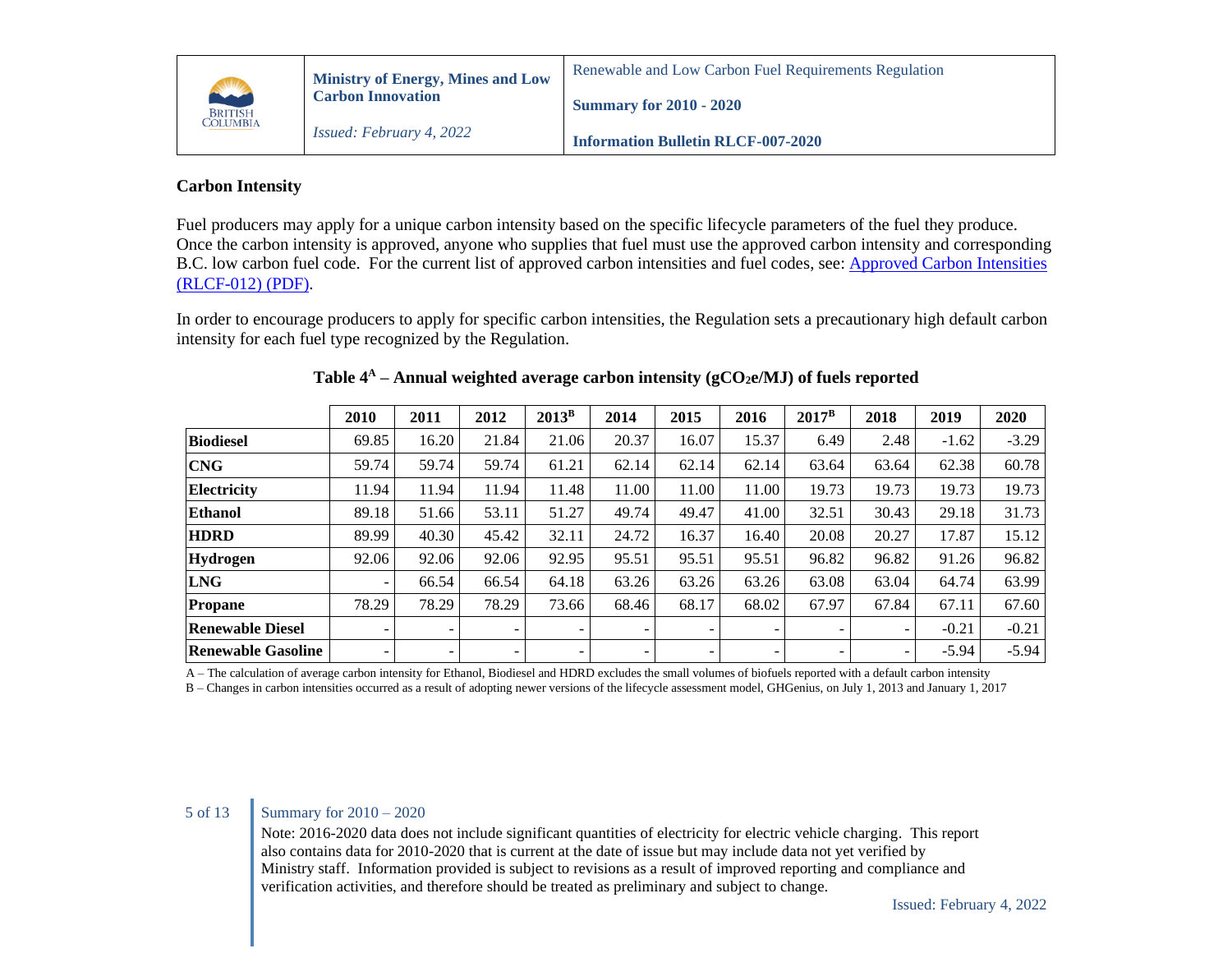

# **Table 5 – Gasoline renewable content (Ethanol + Renewable Gasoline) supplied (million litres) by carbon intensity range**

|                     | 2010                     | 2011                     | 2012                     | 2013                     | 2014                     | 2015                     | 2016                     | 2017                     | 2018                     | 2019                     | 2020  |
|---------------------|--------------------------|--------------------------|--------------------------|--------------------------|--------------------------|--------------------------|--------------------------|--------------------------|--------------------------|--------------------------|-------|
| CI < 0              | ۰.                       | $\overline{\phantom{0}}$ | ۰                        | -                        | $\overline{\phantom{0}}$ | ٠                        | $\sim$                   | -                        | -                        | 11.4                     | 15.7  |
| $0 < C$ I $\leq 10$ | $\overline{\phantom{a}}$ | $\overline{\phantom{a}}$ | $\overline{\phantom{0}}$ | $\overline{\phantom{a}}$ | $\overline{\phantom{a}}$ | $\overline{\phantom{0}}$ | $\overline{\phantom{0}}$ | $\overline{\phantom{a}}$ | $\overline{\phantom{0}}$ | 94.1                     | 47.0  |
| $10 < CI \leq 20$   | $\overline{\phantom{0}}$ | $\overline{\phantom{a}}$ | -                        | 0.9                      | 1.8                      | 17.2                     | 64.3                     | 105.0                    | 124.1                    | 2.9                      | 0.2   |
| 20 < CI < 30        | $\overline{\phantom{0}}$ | $\overline{\phantom{a}}$ | ٠                        | ۰.                       | -                        | ٠.                       | $\sim$                   | -                        | 0.0                      | 11.0                     | 22.7  |
| 30 < CI < 40        | 15.1                     | 27.6                     | -                        | 6.5                      | 12.9                     | 2.4                      | 93.0                     | 219.6                    | 211.2                    | 196.9                    | 203.7 |
| 40 < CI < 50        | 0.5                      | 91.3                     | 113.1                    | 114.2                    | 115.2                    | 108.5                    | 102.8                    | 19.8                     | 14.9                     | 14.9                     | 23.7  |
| 50 < CI < 60        | 132.1                    | 88.4                     | 94.3                     | 125.8                    | 157.2                    | 177.5                    | 108.2                    | 31.3                     | 20.1                     | 14.7                     | 9.1   |
| 60 < CI < 70        | 54.2                     | 48.7                     | 38.1                     | 24.7                     | 11.4                     | 37.2                     | 6.8                      | $0.0\,$                  | $\sim$                   | $\overline{\phantom{a}}$ | 1.0   |
| CI > 70             | $\overline{\phantom{a}}$ | 3.3                      | ٠                        |                          | $\overline{\phantom{0}}$ | $\overline{\phantom{a}}$ | $\sim$                   | -                        | $\overline{\phantom{0}}$ | $\overline{\phantom{a}}$ |       |
| <b>Default</b>      | 32.8                     | 3.6                      | 5.3                      | 2.8                      | 0.4                      | ۰.                       | $\sim$                   | 0.3                      | ۰.                       | 0.0                      | 0.0   |

## **Table 6 – Diesel fuel renewable content (Biodiesel + HDRD + Renewable Diesel) supplied (million litres) by carbon intensity range**

|                   | 2010                     | 2011                     | 2012                     | 2013                     | 2014                     | 2015                     | 2016                     | 2017                     | 2018                     | 2019                     | 2020    |
|-------------------|--------------------------|--------------------------|--------------------------|--------------------------|--------------------------|--------------------------|--------------------------|--------------------------|--------------------------|--------------------------|---------|
| $CI \leq 0$       | $\sim$                   | $\overline{\phantom{0}}$ | ۰.                       | $\overline{\phantom{0}}$ | $\overline{\phantom{a}}$ | $\overline{\phantom{a}}$ | 1.7                      | 10.0                     | 35.0                     | 48.2                     | 60.4    |
| $0 < CI \leq 10$  | $\overline{\phantom{a}}$ | $\overline{\phantom{a}}$ | $\overline{\phantom{a}}$ | 9.3                      | 18.6                     | 11.1                     | 25.3                     | 87.9                     | 97.6                     | 148.4                    | 165.2   |
| $10 < CI \leq 20$ | 39.0                     | 75.8                     | 40.4                     | 81.3                     | 122.2                    | 182.8                    | 118.5                    | 76.6                     | 56.9                     | 65.7                     | 208.8   |
| $20 < CI \leq 30$ | 6.6                      | 25.7                     | 16.7                     | 31.6                     | 46.5                     | 19.2                     | 30.7                     | 35.4                     | 39.4                     | 63.9                     | 19.8    |
| $30 < CI \leq 40$ | $\overline{\phantom{0}}$ | $\overline{\phantom{a}}$ | 29.3                     | 19.3                     | 9.4                      | 9.7                      | 1.2                      | 0.4                      | 1.3                      | 5.4                      |         |
| 40 < CI < 50      | 30.6                     | 42.4                     | 64.0                     | 41.8                     | 19.6                     | $\sim$                   | $\overline{\phantom{0}}$ | $\overline{\phantom{a}}$ | $\overline{\phantom{a}}$ |                          |         |
| $50 < CI \leq 60$ | $\overline{\phantom{0}}$ | $\overline{\phantom{a}}$ | 5.6                      | 6.0                      | 6.4                      | ۰.                       | $\overline{\phantom{0}}$ | $\overline{\phantom{a}}$ | $\overline{\phantom{0}}$ |                          |         |
| CI > 60           | ۰.                       | 2.9                      | -                        | 1.9                      | 3.7                      | ۰.                       | -                        | 2.7                      | $\overline{\phantom{0}}$ | $\overline{\phantom{0}}$ |         |
| <b>Default</b>    | 15.5                     | 8.8                      | 2.7                      | 1.4                      | 0.2                      | ۰.                       | ۰.                       | $\overline{\phantom{a}}$ | $\overline{\phantom{0}}$ | -                        | $0.0\,$ |

# 6 of 13 Summary for 2010 – 2020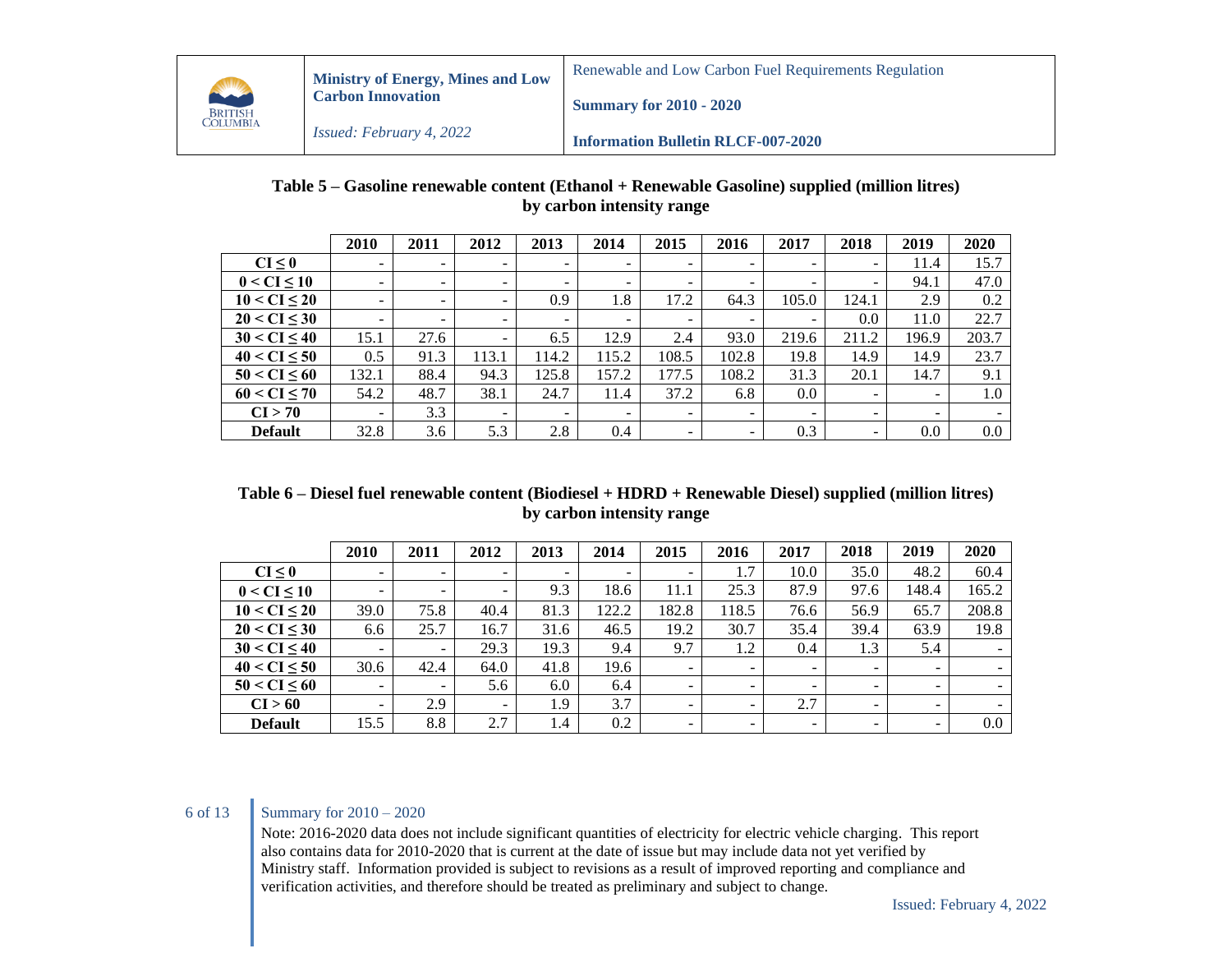

**Summary for 2010 - 2020**

### **Biofuel Feedstocks**

As part of the approval process for the carbon intensity of a fuel, the producers are required to identify the feedstock being used to manufacture the fuel. This allows the Ministry to quantify the fuels that were supplied in each year by feedstock.

|                                         | 2010                     | 2011                     | 2012  | 2013                     | 2014  | 2015  | 2016  | 2017  | 2018                     | 2019  | 2020  |
|-----------------------------------------|--------------------------|--------------------------|-------|--------------------------|-------|-------|-------|-------|--------------------------|-------|-------|
| <b>Barley &amp; Wheat</b>               |                          |                          |       | 6.4                      | 12.8  | 0.2   | 1.0   |       |                          |       |       |
| <b>Biodiesel Bottoms</b>                |                          | -                        |       |                          |       |       |       |       |                          |       | 6.2   |
| Canola                                  | 38.6                     | 71.1                     | 48.1  | 62.4                     | 76.8  | 91.3  | 95.5  | 92.9  | 79.0                     | 64.8  | 65.6  |
| Canola & Soy                            | 3.2                      | 2.7                      | 39.2  | 19.6                     |       |       |       |       |                          |       |       |
| Canola & Tallow                         |                          | 3.4                      |       |                          |       |       |       |       |                          |       |       |
| Corn                                    | 66.5                     | 106.0                    | 92.4  | 181.6                    | 270.7 | 287.0 | 269.2 | 235.8 | 237.2                    | 190.2 | 170.4 |
| Corn Oil                                |                          | ۰                        |       | 3.5                      | 7.1   | 1.5   | 1.3   | 0.2   | 7.5                      |       |       |
| Corn & Wheat                            | 121.8                    | 115.9                    | 157.8 | 78.9                     |       |       |       |       |                          |       |       |
| <b>Refined Palm Oil (RPO)</b>           | 30.6                     | 42.4                     | 56.9  | 43.3                     | 29.7  |       |       | 0.3   | $\overline{\phantom{a}}$ |       |       |
| Palm (RPO) & Rapeseed                   |                          | ۰                        | 5.6   | 2.8                      |       |       |       |       |                          |       |       |
| Palm Sludge Oil (PSO)                   |                          | -                        |       | 46.4                     | 92.7  | 71.6  | 43.7  | 42.3  | 3.3                      | 3.1   | 1.3   |
| Pea Starch                              |                          | $\overline{\phantom{a}}$ |       | $\overline{\phantom{0}}$ |       |       |       |       | $\overline{\phantom{a}}$ | 0.1   | 0.1   |
| <b>Renewable Natural Gas</b>            |                          |                          |       | $\overline{\phantom{0}}$ |       |       |       |       | ۰                        | 0.8   | 1.6   |
| Soy                                     | 14.8                     | 2.8                      |       | 7.6                      | 15.2  | 11.1  | 9.5   | 14.4  | 36.5                     | 54.3  | 54.0  |
| <b>Spent Bleaching Earth Oil (SBEO)</b> | $\overline{\phantom{0}}$ | -                        | -     | $\overline{\phantom{0}}$ | -     |       | -     | 34.6  | 27.6                     | 33.8  |       |
| <b>Tallow</b>                           | $\overline{\phantom{a}}$ | 16.9                     | 7.0   | 3.5                      |       | 0.3   | 0.4   | 0.5   | 3.7                      | 44.6  | 24.4  |
| <b>Unknown</b>                          | 25.6                     | 29.6                     | 2.5   | 1.6                      | 0.6   |       |       | 0.3   | $\overline{\phantom{a}}$ | 0.0   | 0.0   |
| Wheat                                   | 25.2                     | 27.6                     |       | 8.4                      | 16.8  | 55.6  | 104.9 | 139.9 | 133.1                    | 144.4 | 136.9 |
| <b>Yellow Grease (UCO)</b>              |                          |                          |       | 1.6                      | 3.2   | 46.8  | 26.9  | 27.9  | 72.5                     | 142.5 | 318.3 |

### **Table 7 – Annual renewable fuel volume by feedstock supplied (million litres)**

## 7 of 13 Summary for 2010 – 2020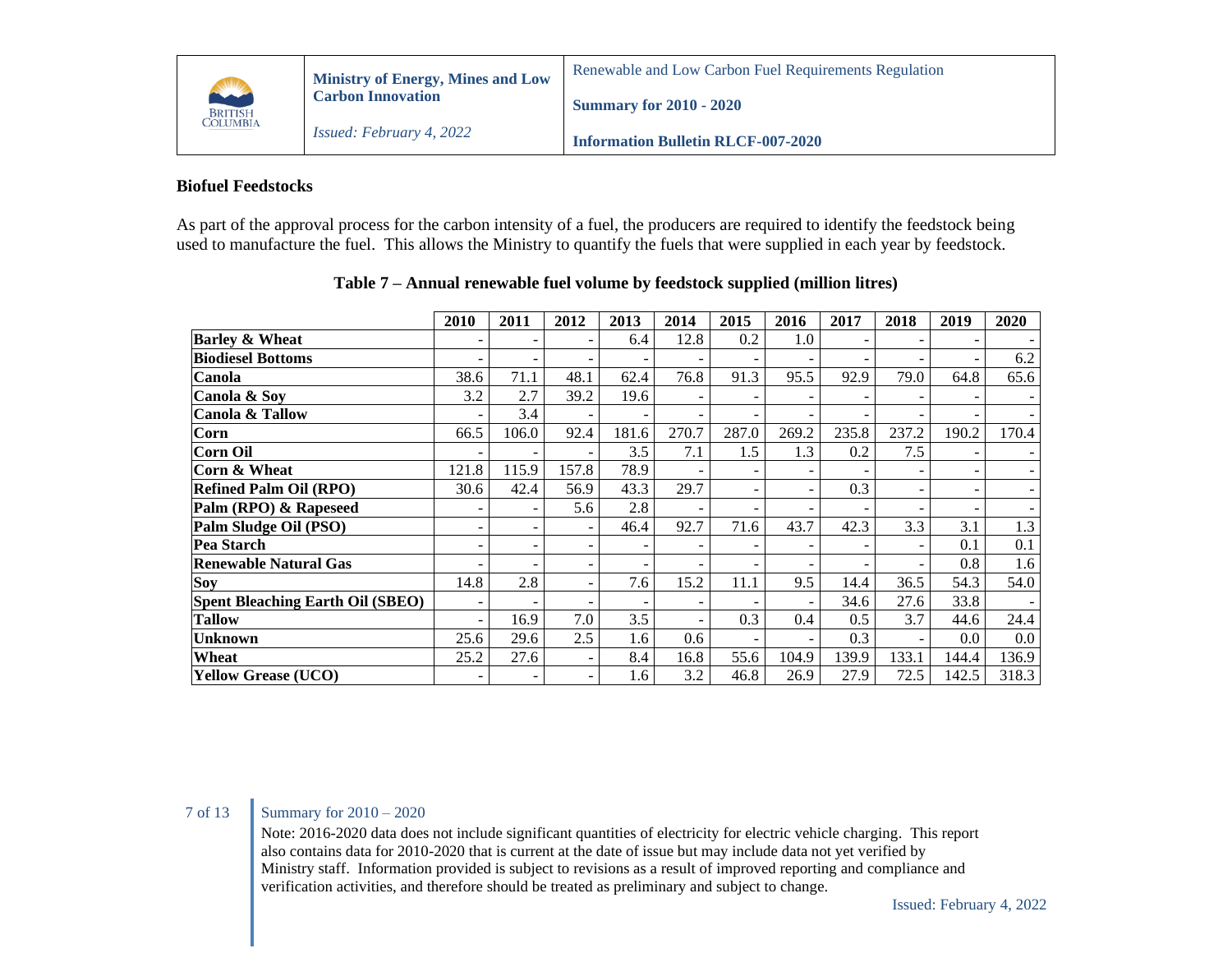

## **Credit and Debit Generation**

The Regulation sets carbon intensity targets that decline each year. Fuel suppliers generate credits for supplying fuels with a carbon intensity below the targets and receive debits for supplying fuels with a carbon intensity above the targets. The debits and credits are proportional to the emissions a fuel generates over its full life cycle. Credits or debits for a quantity of fuel in a given compliance year are calculated by the following formula:

| Credit or Debit = (CI fuel class x EER fuel – CI fuel) x EC fuel $/1,000,000$                                                                                                |
|------------------------------------------------------------------------------------------------------------------------------------------------------------------------------|
| Where:                                                                                                                                                                       |
| Credit or Debit $=$ the number of credits generated, if the number is positive, or the<br>number of debits incurred, if the number is negative, for the<br>compliance period |
| CI fuel class $=$ the prescribed carbon intensity limit for the compliance period for<br>the class of fuel of which the fuel is a part                                       |
| EER fuel $=$ the prescribed energy effectiveness ratio for that fuel in that class<br>of fuel                                                                                |
| $CI$ fuel = the carbon intensity of the fuel                                                                                                                                 |
| $EC$ fuel $=$ the energy content of the low carbon fuel calculated in accordance<br>with the Regulation, using the prescribed energy densities                               |

Values for the Credit or Debit formula, including CI fuel class, EER and prescribed energy densities are published in the [Renewable & Low Carbon Fuel Requirements Regulation.](https://www.bclaws.gov.bc.ca/civix/document/id/complete/statreg/394_2008)

# 8 of 13 Summary for 2010 – 2020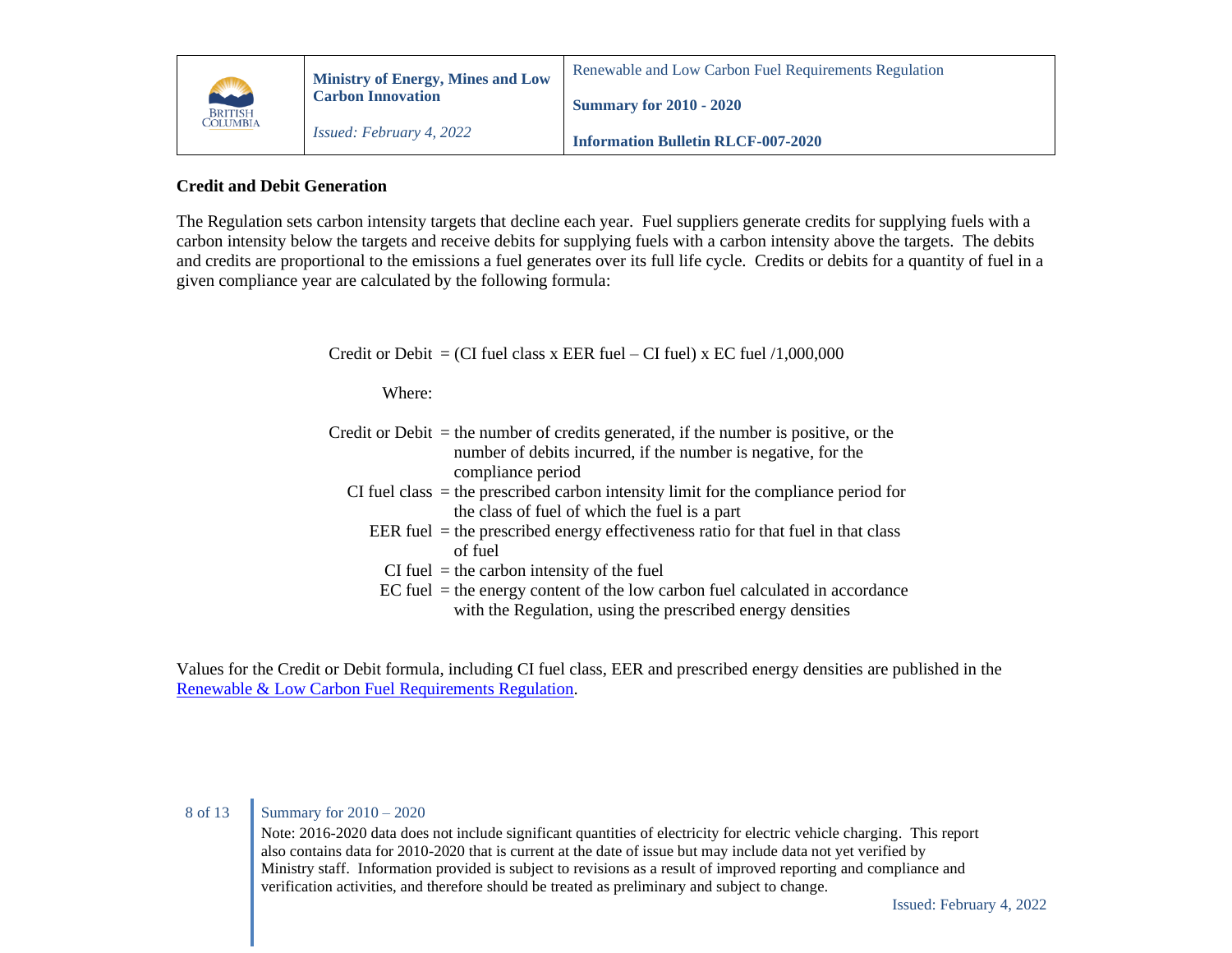

**Ministry of Energy, Mines and Low Carbon Innovation**

Renewable and Low Carbon Fuel Requirements Regulation

**Summary for 2010 - 2020**

*Issued: February 4, 2022*

**Information Bulletin RLCF-007-2020**

|                                   | <b>Fuel Class</b> | 2013-14   | 2015       | 2016                     | 2017                     | 2018       | 2019        | 2020        |
|-----------------------------------|-------------------|-----------|------------|--------------------------|--------------------------|------------|-------------|-------------|
| <b>Petroleum Diesel</b>           | Diesel            | (238,201) | (299, 356) | (409, 470)               | (649, 294)               | (872, 719) | (997, 493)  | (972,066)   |
| <b>Petroleum Gasoline</b>         | Gasoline          | (245,043) | (340, 347) | (500, 784)               | (729, 216)               | (922, 015) | (1,125,260) | (1,081,031) |
| Biodiesel <sup>A</sup>            | Diesel            | 402,547   | 283,579    | 287,812                  | 317,198                  | 352,323    | 357,746     | 334,441     |
|                                   | Diesel            | 9,571     | 10,413     | 11,611                   | 13,677                   | 15,033     | 18,011      | 20,223      |
| <b>CNG</b>                        | Gasoline          | 1,770     | 1,276      | 986                      | 674                      | 559        | 543         | 481         |
|                                   | Diesel            | 232,071   | 154,282    | 151,206                  | 164,162                  | 162,211    | 158,446     | 151,497     |
| Electricity <sup>B</sup>          | Gasoline          | 425       | 866        | 1,310                    | 1,648                    | 43,865     | 74,651      | 10,062      |
| Ethanol <sup>A</sup>              | Gasoline          | 385,064   | 288,175    | 382,431                  | 454,515                  | 453,956    | 409,634     | 350,803     |
| <b>HDRD</b>                       | Diesel            | 464,919   | 329,343    | 197,776                  | 270,095                  | 285,936    | 543,505     | 893,038     |
|                                   | Diesel            | 1,405     |            |                          |                          | 9          | 8           |             |
| <b>Hydrogen</b>                   | Gasoline          | 0         | 16         | 18                       | 18                       | 8          | 28          | 42          |
| <b>LNG</b>                        | Diesel            | 14,216    | 12,747     | 12,870                   | 17,150                   | 26,211     | 29,474      | 30,541      |
| <b>Propane</b>                    | Gasoline          | 42,906    | 30,431     | 29,169                   | 27,413                   | 24,625     | 22,185      | 18,368      |
| <b>Renewable Diesel</b>           | Diesel            |           |            |                          | $\overline{\phantom{a}}$ |            | 10,349      | 14,109      |
| <b>Renewable Gasoline</b>         | Gasoline          |           |            | $\overline{\phantom{a}}$ | $\overline{\phantom{a}}$ |            | 34,320      | 46,823      |
| <b>Total Net Credits (Debits)</b> |                   | 1,071,650 | 471,425    | 164,936                  | (111, 959)               | (429, 997) | (463, 852)  | (182, 666)  |

### **Table 8 – Net credits (debits) generated by fuel**

A – Some biodiesel and ethanol was reported using the default carbon intensity resulting in debits. The data reflects the net number of credits generated in the compliance period

B – 2016-2020 data does not include significant quantities of electricity for electric vehicle charging

# 9 of 13 Summary for 2010 – 2020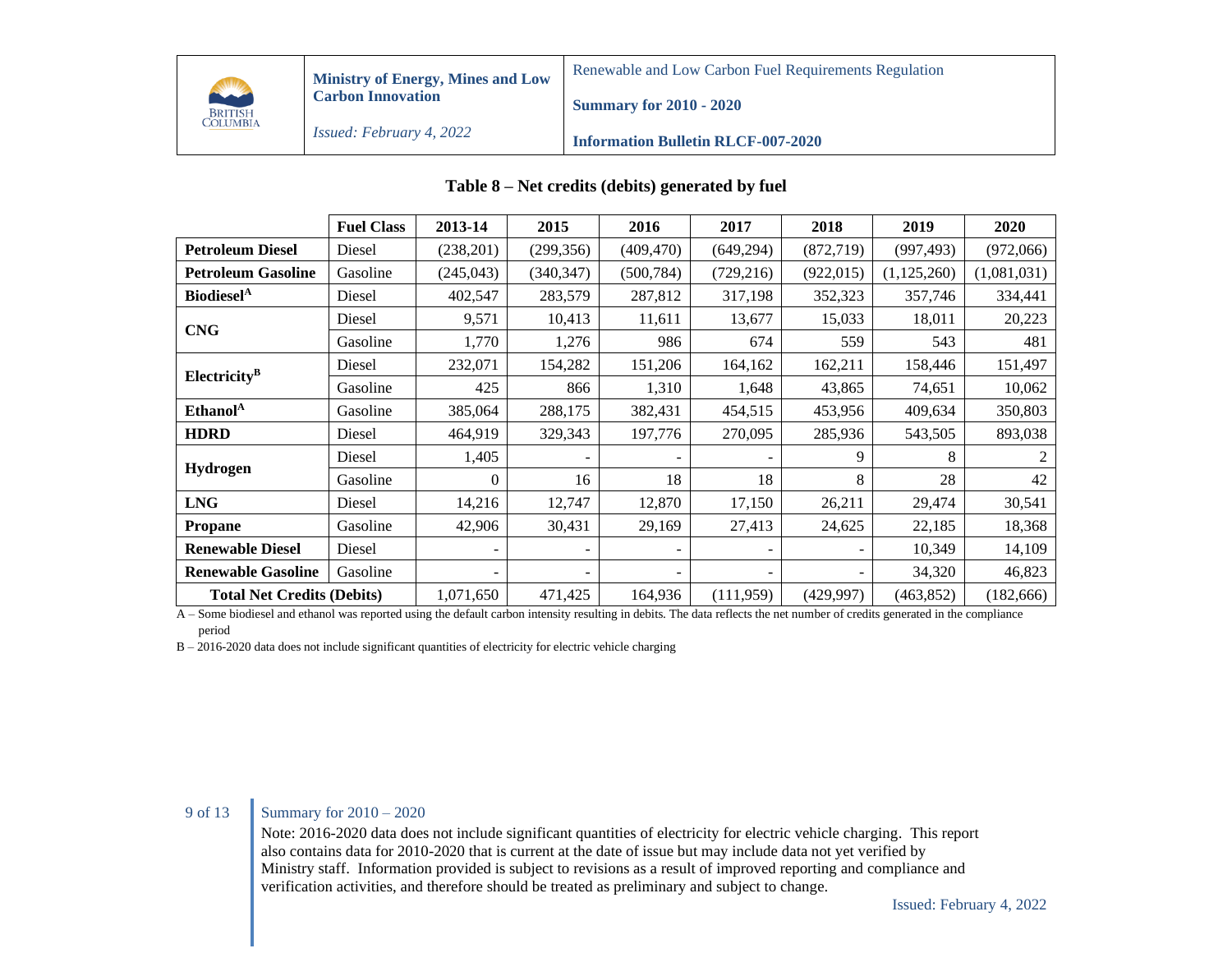

# **Lifecycle Greenhouse Gas Emissions Avoided**

"Emissions avoided" for a given compliance period means the avoided lifecycle emissions calculated according to the following formula, which is similar to the formula used for calculating credits and debits under the Act. Most fuels have lifecycle emissions that occur in several jurisdictions. The values below therefore include emission reductions that occur in British Columbia and elsewhere.

Tonnes of  $CO<sub>2</sub>e$  Avoided = (CI fossil fuel displaced x EER fuel – CI fuel) x EC fuel /1,000,000

Where:

- CI fossil fuel displaced = the carbon intensity prescribed for the displaced fuel in that compliance period
	- EER fuel  $=$  the prescribed energy effectiveness ratio of the low carbon fuel
		- $CI$  fuel  $=$  the carbon intensity of the low carbon fuel
	- $EC$  fuel  $=$  the energy content of the low carbon fuel calculated in accordance with the Regulation, using the prescribed energy densities

#### 10 of 13 Summary for  $2010 - 2020$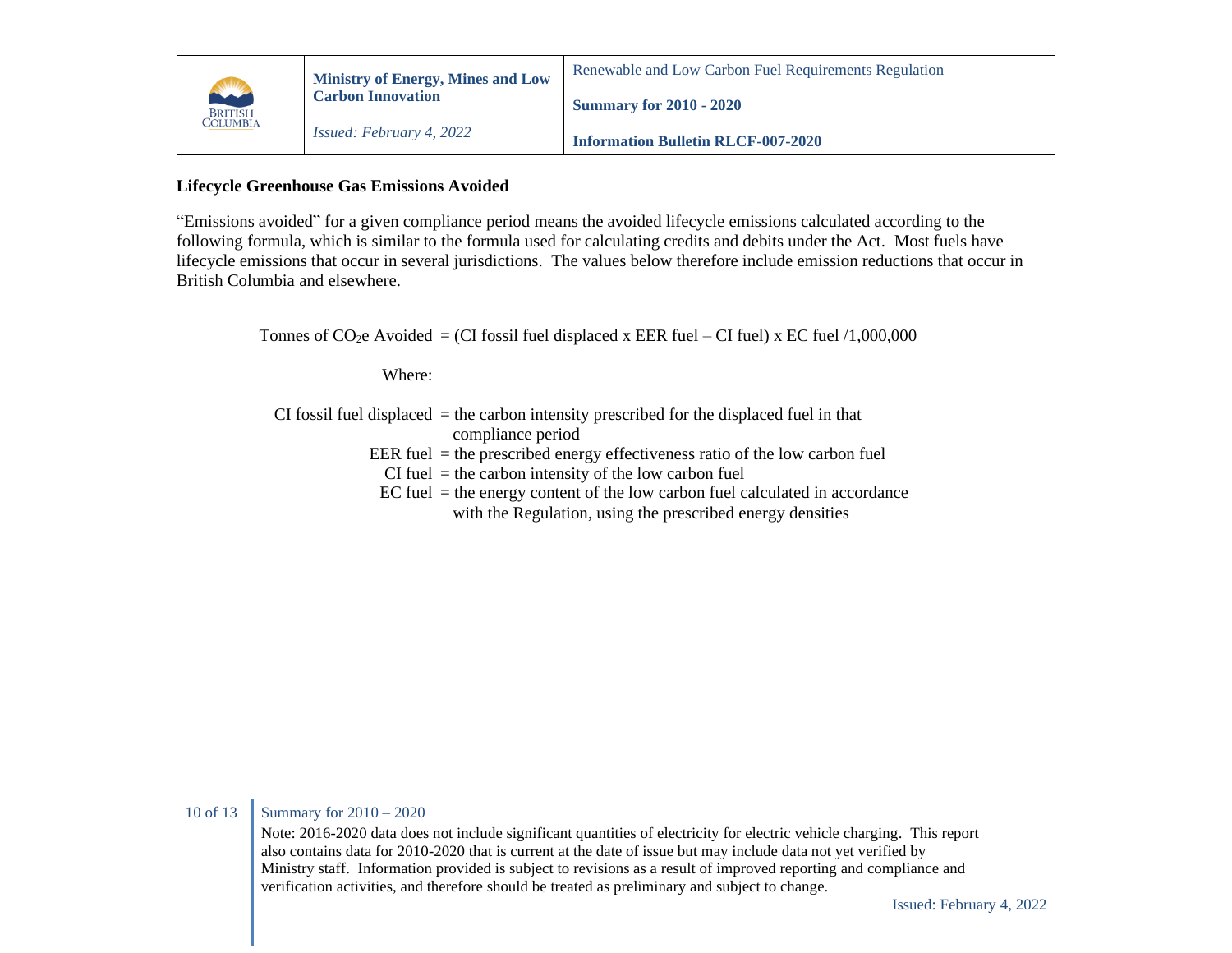

**Ministry of Energy, Mines and Low Carbon Innovation**

Renewable and Low Carbon Fuel Requirements Regulation

**Summary for 2010 - 2020**

*Issued: February 4, 2022*

**Information Bulletin RLCF-007-2020**

|                           | 2010               | 2011            | $2012^B$ | $2013^C$ | $2014^{\mathrm{D}}$ | 2015                     | 2016                     | 2017    | 2018                                                      | 2019    | 2020                |
|---------------------------|--------------------|-----------------|----------|----------|---------------------|--------------------------|--------------------------|---------|-----------------------------------------------------------|---------|---------------------|
| <b>Biodiesel</b>          | 176,238            | 274,372         | 235,316  | 254,255  | 273,195             | 292,410                  | 300,376                  | 335,198 | 377,524                                                   | 388,282 | 366,636             |
| <b>CNG</b>                | 294 <sup>E</sup>   | $1,496^{\rm E}$ | 5,740    | 6,837    | 7,934               | 12,910                   | 14,521                   | 17,856  | 20,939                                                    | 26,396  | 30,255              |
| Electricity <sup>F</sup>  | 144.008            | 145,830         | 164,696  | 160,873  | 157,051             | 159,314                  | 158,301                  | 175,310 | 221,649                                                   | 255,124 | 179,188             |
| <b>Ethanol</b>            | 192,072            | 238,823         | 219,394  | 242,074  | 264,753             | 305,801                  | 409,500                  | 493,529 | 503,998                                                   | 465,265 | 408,865             |
| <b>HDRD</b>               | 50,564             | 14.878          | 121.702  | 218,554  | 315,406             | 339,641                  | 206,529                  | 288,400 | 311,712                                                   | 602.947 | 1,001,285           |
| Hydrogen                  | 1,821              | 2,654           | 2,888    | 1,925    | 963                 | 17                       | 20                       | 20      | 20                                                        | 42      | 53                  |
| <b>LNG</b>                | -                  | 219             | 3,418    | 6,638    | 9,858               | 13,814                   | 14,428                   | 20,168  | 32,529                                                    | 39,432  | 42,408              |
| <b>Propane</b>            | $478$ <sup>G</sup> | 23.480          | 21,611   | 25,986   | 30,361              | 34,347                   | 34,676                   | 35,062  | 34,306                                                    | 33,371  | 30,107              |
| <b>Renewable Diesel</b>   |                    |                 |          |          |                     |                          |                          |         | $\overline{\phantom{a}}$                                  | 11,247  | 15,515              |
| <b>Renewable Gasoline</b> |                    |                 |          |          | -                   | $\overline{\phantom{0}}$ | $\overline{\phantom{0}}$ |         | $\sim$                                                    | 37,100  | 51,180              |
| <b>Total</b>              | 565,475            | 801,753         | 774,763  |          |                     |                          |                          |         | 917,142 1,059,521 1,158,253 1,138,350 1,365,544 1,502,678 |         | 1,859,206 2,125,493 |

### **Table 9 <sup>A</sup> – Lifecycle emissions avoided (tonnes CO2e) by fuel**

A – The calculations in this table do not account for the difference in efficiency between compression ignition engines (i.e. diesel) and spark ignition engines (i.e. gasoline), and are therefore conservative estimates of emissions avoided for those fuels that were consumed in a compression ignition engine. Prior to July 1, 2013, compression ignition engines were prescribed an EER of 1.2 under the Regulation (relative to spark ignition engines).

B – Quantities represent 2/3 of the 18 month compliance period ending June 30, 2013

C – Quantities represent 1/3 of the values for the 18 month compliance period ending June 30, 2013 plus 1/3 of the values for the 18 month compliance period ending December 31, 2014

D – Quantities represent 2/3 of the 18 month compliance period ending December 31, 2014

E – The supply of CNG was likely under-reported in 2010 and 2011

F – 2016-2020 data does not include significant quantities of electricity for electric vehicle charging

G – The supply of propane was under-reported in 2010

#### 11 of 13 Summary for  $2010 - 2020$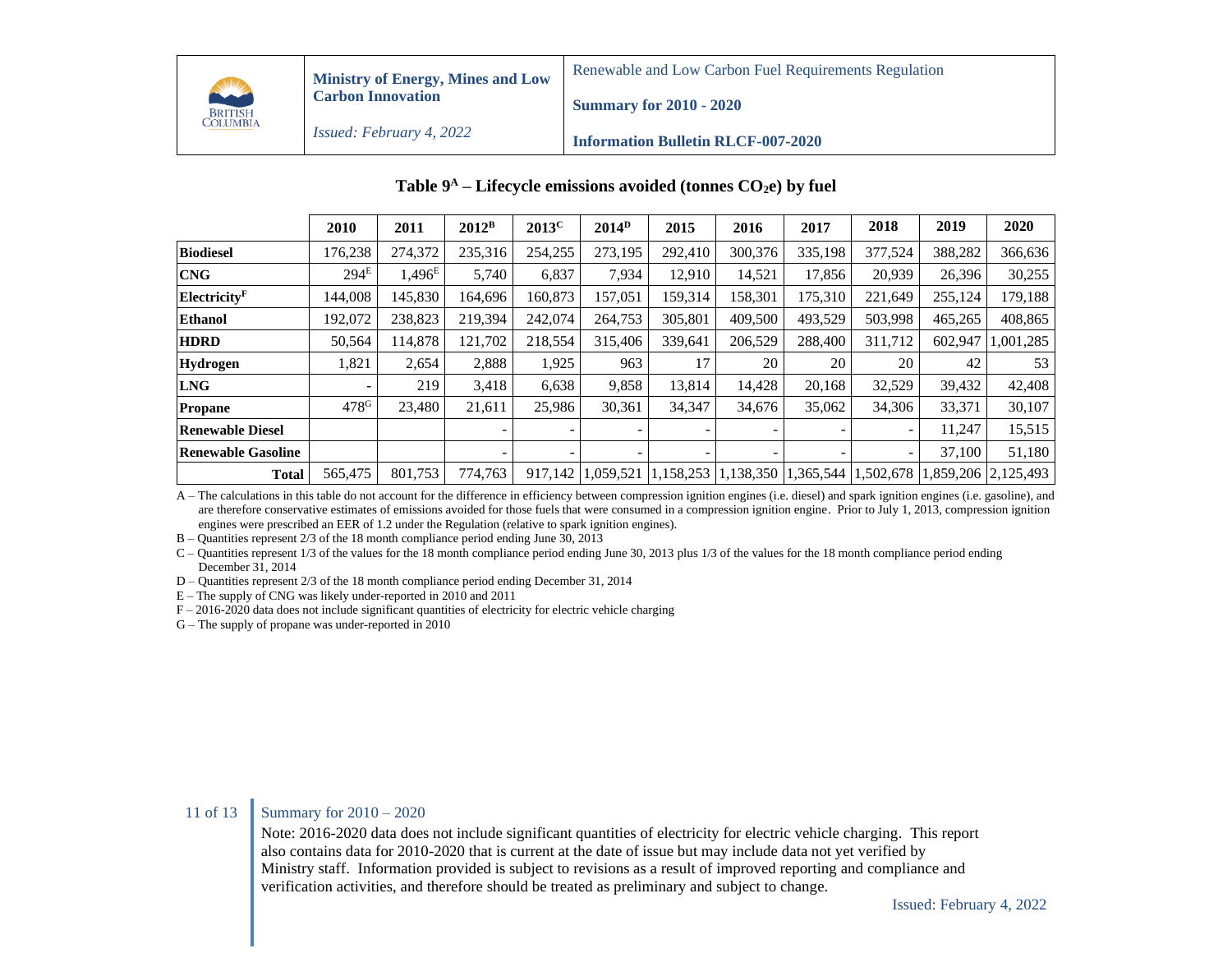

#### **Information Bulletin RLCF-007-2020**

## **Credit Market Scope**

Under section 6 of the Act, Part 3 fuel suppliers generate credits by supplying a fuel with a carbon intensity below the prescribed carbon intensity limit and incur debits when supplying a fuel with a carbon intensity above the limit (e.g. petroleum-based gasoline and diesel). In addition, Part 3 fuel suppliers may also enter into Part 3 Agreements with the Director under the Act to take actions that would have a reasonable possibility of reducing GHG emissions through the use of Part 3 fuels sooner than would occur without the agreed-upon action. The table below shows the quantity of debits incurred and credits generated each year. All values are subject to adjustment as a result of compliance and verification activities.

| <b>Compliance</b><br><b>Period</b> | <b>Debits Incurred</b><br>from Fuel Supply | <b>Credits</b><br><b>Generated from</b><br><b>Fuel Supply</b> <sup>A</sup> | <b>Credits Awarded</b><br>from Part 3<br><b>Agreements</b> | <b>Surplus</b><br><b>Credits (Debits)</b> |
|------------------------------------|--------------------------------------------|----------------------------------------------------------------------------|------------------------------------------------------------|-------------------------------------------|
| 2013                               | 161,091                                    | 518,307                                                                    |                                                            | 357,217                                   |
| 2014                               | 322,182                                    | 1,036,615                                                                  | $\overline{\phantom{0}}$                                   | 714,433                                   |
| 2015                               | 639.704                                    | 1,111,129                                                                  | 66,380                                                     | 537,805                                   |
| 2016                               | 910,254                                    | 1,075,190                                                                  | 166,618                                                    | 331,554                                   |
| 2017                               | 1,379,343                                  | 1,267,384                                                                  | 97,833                                                     | (14, 126)                                 |
| 2018                               | 1,794,734                                  | 1,364,737                                                                  | 200,592                                                    | (229, 405)                                |
| 2019                               | 2,122,753                                  | 1,658,901                                                                  | 231,774                                                    | (232,078)                                 |
| 2020                               | 2,053,099                                  | 1,870,433                                                                  | 188,948                                                    | 6,282                                     |

### **Table 10 – Credit Market Scope**

A – 2016-2020 data does not include significant quantities of electricity for electric vehicle charging

The credits awarded from Part 3 Agreements are for the completion of project milestones during a given compliance period. For the 2013 and 2014 time periods, the quantities of debits and credits represent 1/3 and 2/3 respectively of the 18th month compliance period ending December 31, 2014.

### 12 of 13 Summary for  $2010 - 2020$